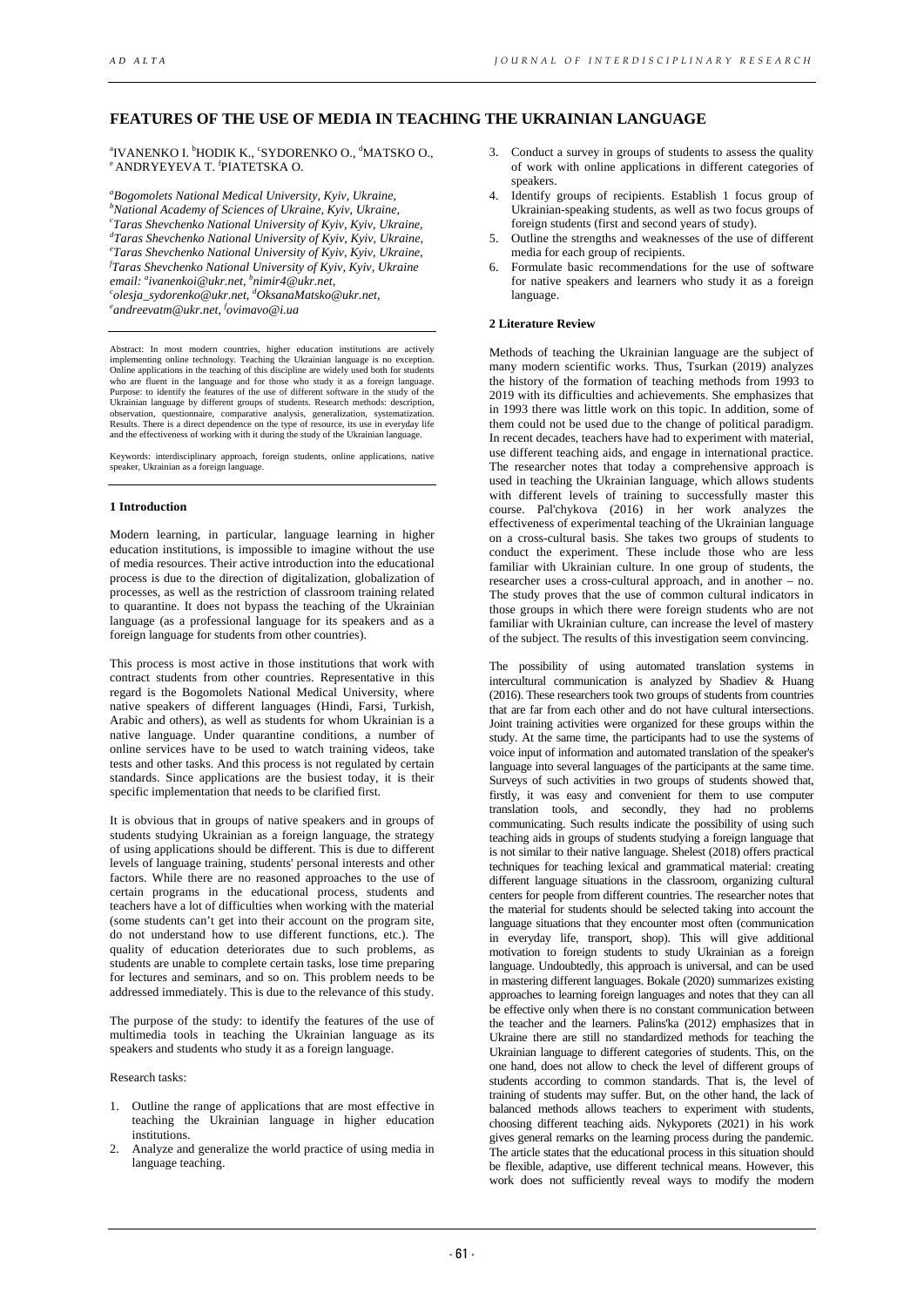learning process in a pandemic. In particular, computer tools are quite concise.

Sehra, Maghu and Bhardawaj (2014) described the difference between distance and e-learning (these terms are often mistaken). The researchers noted that distance learning should be understood as a set of consistent measures to ensure the learning process for each student, regardless of location. At the same time, e-learning is a broad term that combines videos, learning materials, and so on. Regarding the prospects for the introduction of these types of training, they wrote the following:

"It can be concluded that both distance learning and e-learning can be effective modes of education, especially in a vastly growing population like India. Both have their pros and cons in dissemination and hence a hybrid of traditional and such innovative forms of educational methodology should be adopted and the usage of technology ion education should be effectively maximized". (Sehra, Maghu and Bhardawaj 2014: 826).

A universal pool of programs for teaching in Ukrainian higher education institutions is described in the article Marchenko, Yuzkiv, Ivanenko, Khomova, Yanchytska (2021). This paper considers the possibilities of such programs as Kahoot, as well as many others, presents possible options for their use in performing certain exercises in learning Ukrainian as a foreign language (exercise "True or false" for Kahoot and a number of others). Intelligence Yuzkiv, Ivanenko, Marchenko, Kosharna, Medvid, (2020) describes the types of innovative methods used in Ukraine to study foreign languages (given that the country belongs to the countries with low or medium level of English proficiency). Such methods include: introduction to the scientific process of creative and interactive tasks, the use of computer technology, group work. This approach is also universal and can be applied not only in Ukraine but also in India, Pakistan and other countries.

A number of researchers have considered the features of the use of certain methodologies and applications in the educational process. Thus, Kuzminska, Stavytska, Lukianenko, & Lygina (2019) describe the experience of using CLIL-technology when working with students. To conduct the study, researchers take a group of 46 students. The results of their work show that the implementation of CLIL-technology in the educational process allows to increase the level of mastery of the material, to strengthen the motivation to learn foreign languages among students. Leshchenko, Lavrysh & Halatsyn (2018) come to similar results in their article. Researchers analyze the experience of using this technology in Ukraine and its implementation in Poland and conclude that CLIL can be used in any group of students. The technique will be fruitful. Awan & Sipra (2018) in their analysis of similar experiences note that the use of CLIL allows to build intercultural connections. Accordingly, this program should be applied in universities focused on international cooperation.

The lack of use of the usual media for students in education notes Kessler (2018). The researcher notes that they need to be widely introduced into the learning process. The work of Peters & Webb (2018) confirms the positive impact of audio and video recordings on the acquisition of foreign language material. Arndt & Woore (2018) note the increase in the efficiency of learning foreign words by those students who watch YouTube in everyday life and read blogs in the language they want to learn. Rodgers (2018) notes that television programs provide an opportunity to master unfamiliar words. Wang (2019) considers the influence of subtitles on the level of assimilation of educational video materials by students of different groups. The researcher takes four groups of students: preparatory, two classes of freshmen and one class of graduate students. These groups watched training videos without subtitles with Chinese subtitles, with English subtitles and double subtitles. As a result, it was found that the use of double subtitles is optimal for learning lexical material. Teng (2020) comes to similar results in his study. The author analyzes the experience of using subtitles for a group of 240 students. He also concludes that engaging videos

with brilliant full subtitles has a better effect on the level of lexical material acquisition in the selected group. Karami (2019) also notes the positive impact of educational videos on learning foreign language vocabulary. Perez, Peters & Desmet (2018) describe an experiment using exercises to find the hidden word in a video. Researchers note that such tasks increase the level of learning foreign words, while conventional tests do not give a similar effect. Thus, these studies confirm the effectiveness of the use of media in learning the lexical layer of language.

Thekes (2021) investigated the impact of Xeropan on foreign language learning. The scientist notes that the use of such a gamified application in the preparation of students has increased their level of mastery of the material. Students continued to use it in their free time to master the language. Therefore, the researcher notes that the use of such applications is fruitful for the educational process, in particular, for language learning.

Zarzycka-Piskorz (2017) notes that the use of online applications allows well-organized work in groups of students. In her article she comes to the following conclusions:

"The students are not left alone, they act together, establish the manner in which they work together, as well as face the consequences of their wrongdoings/mistakes together. Therefore, the class-with-agame reality is not broken, because it offers more motivational stimuli than just reality" (Zarzycka-Piskorz 2017: 18).

Scholz, Schulze (2017) carefully analyzed the possibility of using less common in the educational process gamified systems. Scientists have worked with World of Warcraft. They were able to establish that the use of this game increased students' interest in the subject and improved learning outcomes.

Deghenzadeh, Fardanesh, Hatami, Talaee, Noroozi (2019) also draw attention to the role of gamified applications in language learning. Researchers note that these programs add motivation to students, make the learning process more exciting. It also improves the academic performance of students.

Csapó & Molnár (2019) describe the experience of using eDia in the educational environment. They note that this application allows the teacher to work with a significant number of students, facilitates the process of evaluating academic results and more.

Thompson, Khawaja (2016) in their article focused on the impact of the language environment on the level of knowledge acquisition by students. They noted that students from bilingual backgrounds may experience greater discomfort when learning a foreign language. At the same time, the level of anxiety in such students will not be constant. This will require the teacher to be more focused in working with such groups.

Particular attention in the choice of learning strategies in some intelligence is focused on the interdisciplinary approach and the problems of language acquisition as a foreign language. Thus, Thékes (2016) analyzes the most successful approaches to mastering new foreign language vocabulary and notes that good results in this process can give different activities: drawing, listening to songs in English and more. The author highlights the most fruitful strategy: "It has also been revealed, in accordance with my presupposition, that asking the teacher for the meaning of the new word, writing down the word many times, remembering the Hungarian equivalent of the new word and learning words in group work are within the most applied vocabulary learning strategies" (Thékes, 2016: 20). As for others, the scientist considers them fruitful but less reliable. This is due to the fact that not every student in the home will draw foreign words, sing foreign songs. These methods are more suitable for building an individual learning strategy. Khameis (2021) talks about the experience of using a variety of creative approaches in language teaching. The scientist writes about the need to use a large number of conversational exercises, songs, games. Hadaichuk and Nykyporets (2020) demonstrate similar results in their work. Researchers analyze the effectiveness of the use of collages in learning a foreign language and note that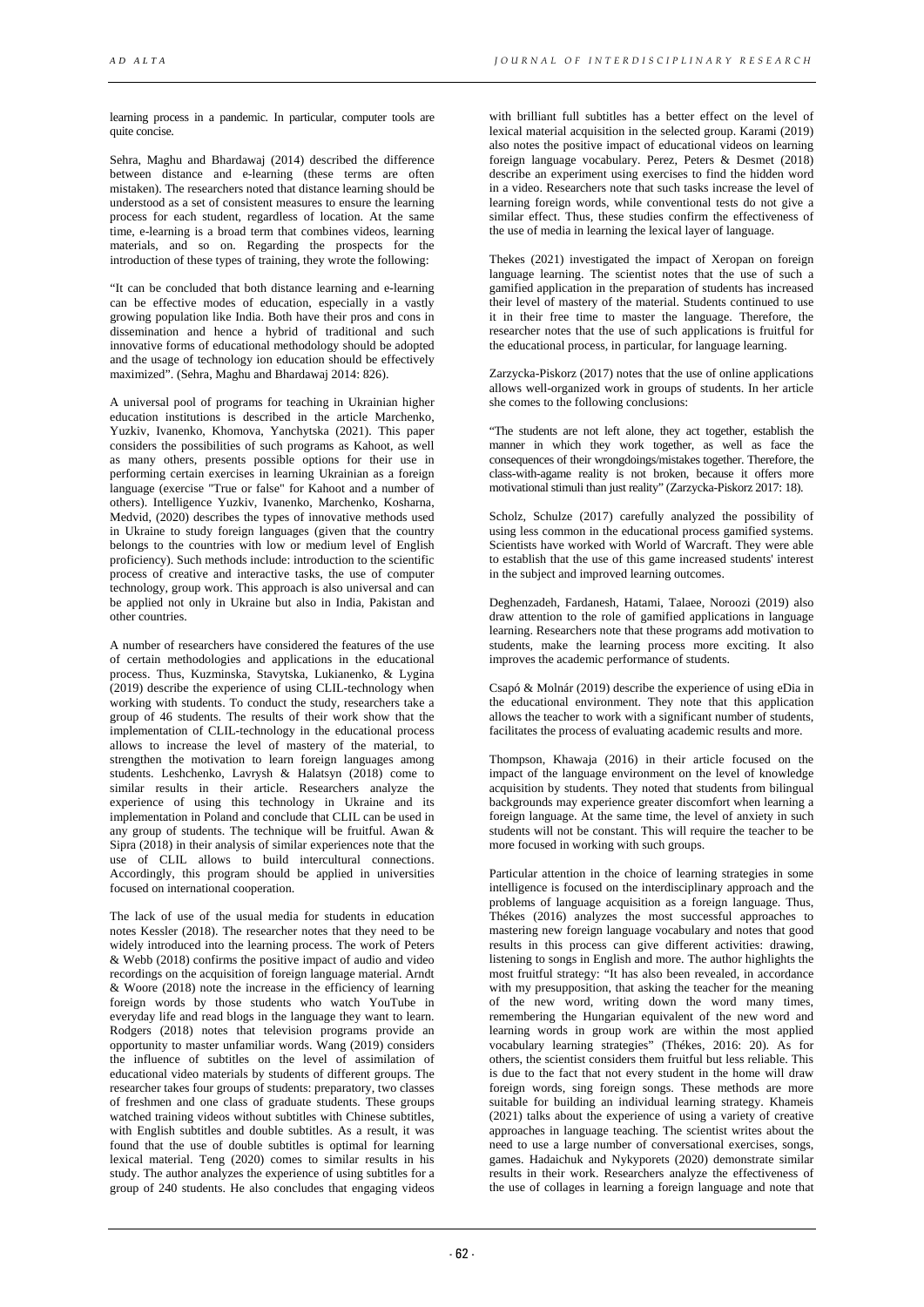they increase students' motivation. Accordingly, both studies confirm the need to use drawings and other similar objects when working with students.

Yazdi and Kafipour (2014) devoted their article to the analysis of foreign language teaching for Iranian students. They determined that simple learning strategies are effective in this category of students: listening to the lecturer, reproducing information from him. This is due to the culture of Iran. The results of this study are important for us, as groups of Ukrainian medical universities study people from this country.

The Wilang, Vo-Duy (2021) study deals with the study of a third foreign language by students from Korea and Vietnam. Researchers note that a multicultural approach should be used to work effectively in this direction.

Stavytska (2017) in her article analyzes the effectiveness of the use of multimedia tools in the preparation of engineering students. It comes to the following conclusion: "effectiveness the effectiveness of professional training of engineering students enhances if the formation of foreign language competence is carried out with the use of multimedia and under certain pedagogical conditions" (Stavytska, 2017: 123). The results of this study give grounds to talk about the feasibility of using online applications in the work of students of other specialties.

In general, these studies have created an excellent theoretical basis for the study of this problem and provided a good justification for the use of various applications in the process of preparing students. However, they do not obscure the need to analyze the effectiveness of the use of different programs for both students who are fluent in the language and those students who study it as a second foreign language.

## **3 Materials and research methods**

In order to realize the set research goal, the following research methods were involved:

- descriptive method for the analysis of professional literature on the latest approaches to teaching the Ukrainian language (including as a foreign language);
- method of observation to correct the order of use of certain applications in focus groups);
- method of comparative analysis to compare the results of mastering online applications in groups of native speakers and students studying Ukrainian as a foreign language after the appropriate correction of the strategy of their use.

Conducted 3 surveys among students of the Bogomolets National Medical University. The samples are formed as follows: a group of 30 students (Ukrainian – native language), a group of 30 students (Ukrainian as a foreign language  $-1$  year of study) and a group of 20 students (Ukrainian as a foreign language – 2 years of study). Students from different countries study in the last two groups. Their native languages (Farsi, Hindi, Arabic) are significantly different from Ukrainian. A questionnaire was compiled to interview students, in which they must indicate their group, level of proficiency in the Ukrainian language, as well as answer questions about the difficulties in working with online applications.

The first survey took place in the last week of the first month of study 2020-2021 school year, the second – in the last week of December (dates in different groups differed), the third - in the last week of May. The same questionnaires were used for all groups during the survey. They were the same for each stage of work and were taken into account in the further use of certain applications. Survey participants were not told which answers were correct and which were not. Scores for each specific questionnaire were also not reported. The form of the questionnaire is given in the appendix.

For analysis, we chose the applications used in teaching practice:

Zoom (https://zoom.us/) – used for online conferences.

- YouTube (https://www.youtube.com/) the service for storing and distributing video content. It is used for independent work with educational videos.
- Kahoot (https://kahoot.it/) portal for testing.
- Wordwall.Net (https://wordwall.net/) an online application for gamification of the educational process. Gives the opportunity to perform exercises to compare pictures with words, use the wheel of random selection of topics for dialogues and more.
- Google forms (https://docs.google.com/forms/) used for surveys, ongoing evaluation.
- Mova.Info portal (http://www.mova.info/) used for instrumental text analysis. Allows you to use internal libraries.
- For each of the applications, three questions were generated in the questionnaires. The first was a closed test in which you had to select the functions that the selected application has. The second is a closed question about the program interface. The third is an open-ended question, in response to which the recipients could indicate the problems that arise in them when working with the equipment. The third item could be filled in briefly.

### **4 Results**

The first study was conducted in three selected focus groups (Ukrainian students and foreigners) in the last week of September. Its purpose is to establish the current level of mastery of online applications by students of different focus groups and to identify the main difficulties that arise in working with such resources. Summarized results of this survey are given in Table 1, Table 2, Table 3.

| Table 1 – The results of the survey $N21$ for the first group of |  |  |  |  |  |  |
|------------------------------------------------------------------|--|--|--|--|--|--|
| recipients                                                       |  |  |  |  |  |  |

| Group I (native speakers) |                   |                  |                                                                                                                |  |  |  |  |
|---------------------------|-------------------|------------------|----------------------------------------------------------------------------------------------------------------|--|--|--|--|
|                           | The number of     | The number of    | Difficulties when                                                                                              |  |  |  |  |
| Applications              | correct answers   | correct answers  | working with the                                                                                               |  |  |  |  |
|                           | to question $N21$ | to question $N2$ | application                                                                                                    |  |  |  |  |
| Z <sub>oom</sub>          | 30                | 29               | No difficulty                                                                                                  |  |  |  |  |
| YouTube                   | 30                | 28               | No difficulty                                                                                                  |  |  |  |  |
| Kahoot                    | 27                | 24               | Associated with differen<br>variations of test<br>environments (with and<br>without written answer<br>options) |  |  |  |  |
| Wordwall.Net              | 15                | 13               | No difficulty                                                                                                  |  |  |  |  |
| Google-forms              | 29                | 27               | No difficulty                                                                                                  |  |  |  |  |
| Mova.Info                 | 14                | 10               | Related to text<br>analysis                                                                                    |  |  |  |  |

*Source: Compiled by the authors based on the data provided by poll*

The second group of students had the biggest problems with mastering the applications. Among them were those who did not answer any questions correctly about this or that online service (Table 2).

Table 2 **–** The results of the survey №1 for the second group of recipients

|              | Group II (foreign students of the first year of study) |                   |                            |  |  |  |  |  |  |
|--------------|--------------------------------------------------------|-------------------|----------------------------|--|--|--|--|--|--|
|              | The number of                                          | The number of     | Difficulties when          |  |  |  |  |  |  |
| Applications | correct answers to                                     | correct answers   | working with the           |  |  |  |  |  |  |
|              | question No1                                           | to question $N22$ | application                |  |  |  |  |  |  |
| Zoom         | 23                                                     | 22                | Related to link connection |  |  |  |  |  |  |
| Youtube      | 25                                                     | 24                | No difficulty              |  |  |  |  |  |  |
| Kahoot       | 18                                                     | 15                | Related to the formation   |  |  |  |  |  |  |
|              |                                                        |                   | of the testing environment |  |  |  |  |  |  |
| Wordwall.    | 20                                                     | 19                | No difficulty              |  |  |  |  |  |  |
| <b>Net</b>   |                                                        |                   |                            |  |  |  |  |  |  |
| Google-      | 25                                                     | 23                | No difficulty              |  |  |  |  |  |  |
| forms        |                                                        |                   |                            |  |  |  |  |  |  |
| Mova.Info    | 5                                                      | 3                 | Related to login,          |  |  |  |  |  |  |
|              |                                                        |                   | text input, and so on      |  |  |  |  |  |  |

*Source: Compiled by the authors based on the data provided by poll*

The next group included students who had been studying the Ukrainian language for a year. Accordingly, they were familiar with some programs and had fewer problems with mastering the interface (Table 3).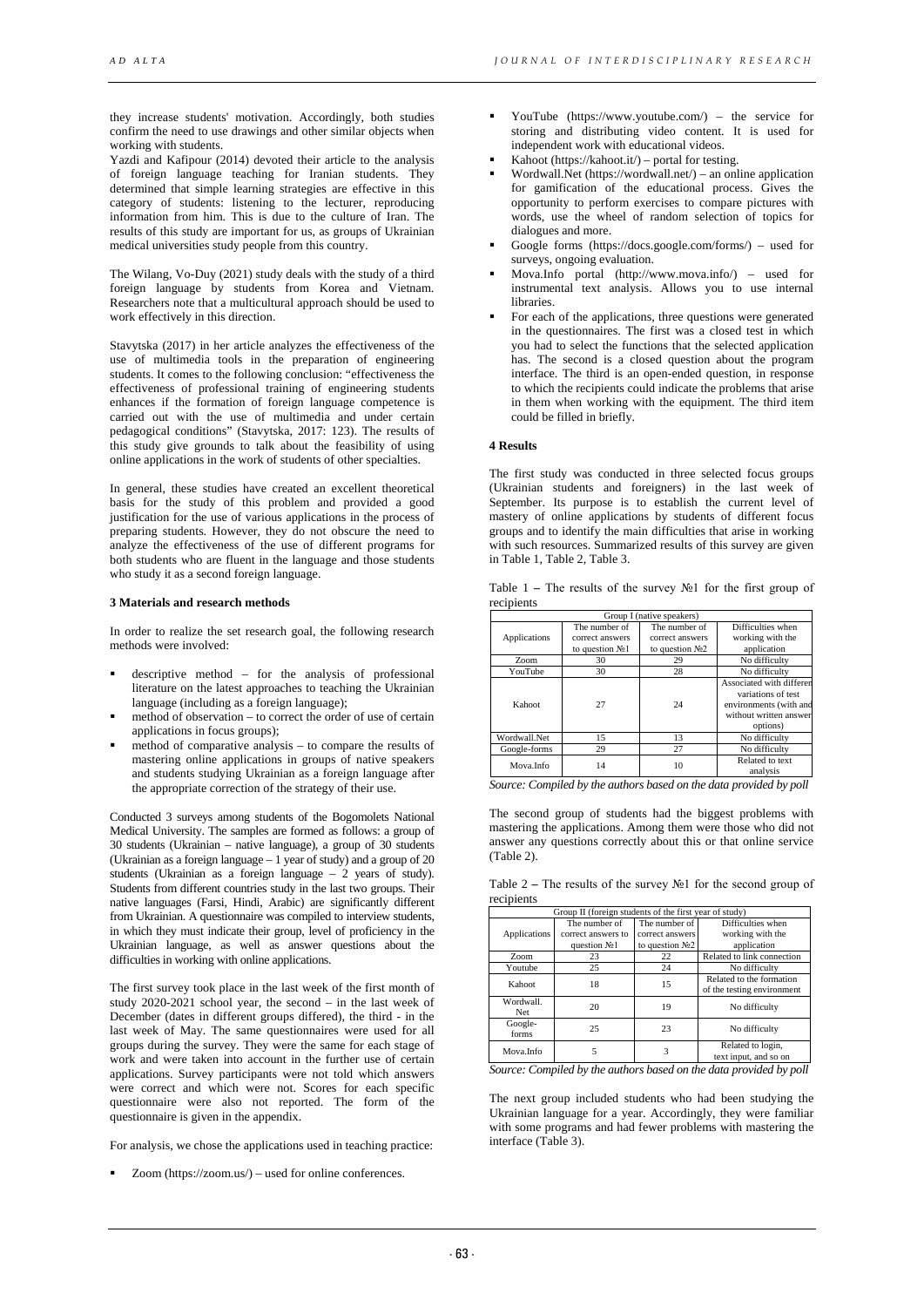| Group III (foreign students of the second year of study) |                                                       |                                                       |                                                              |  |  |  |  |  |
|----------------------------------------------------------|-------------------------------------------------------|-------------------------------------------------------|--------------------------------------------------------------|--|--|--|--|--|
| Applications                                             | The number of<br>correct answers<br>to question $N21$ | The number of<br>correct answers<br>to question $N22$ | Difficulties when<br>working with the<br>application         |  |  |  |  |  |
| Z <sub>oom</sub>                                         | 20                                                    | 20                                                    | No difficulty                                                |  |  |  |  |  |
| Youtube                                                  | 19                                                    | 18                                                    | No difficulty                                                |  |  |  |  |  |
| Kahoot                                                   | 15                                                    | 15                                                    | Related to the<br>formation of the<br>testing<br>environment |  |  |  |  |  |
| Wordwall.Net                                             | 13                                                    | 12                                                    | No difficulty                                                |  |  |  |  |  |
| Google-forms                                             | 18                                                    | 17                                                    | No difficulty                                                |  |  |  |  |  |
| Mova Info                                                | 11                                                    |                                                       | Related to login, text<br>input, and soon                    |  |  |  |  |  |

Table 3 **–** The results of the survey №1 for the third group of recipients

*Source: Compiled by the authors based on the data provided by poll*

The results of the first survey showed which applications students are well aware of. We were able to install the following:

- International platforms Zoom, YouTube and Google forms are well known to students. Students use them for their own needs (watching videos, communicating with relatives, conversations within the group). Both native speakers and those who study it as a foreign language have the least problems with them.
- Platforms for testing and creating gamified elements Kahoot, Wordwall.Net for students proved to be more complex. This is due to the fact that they were introduced only during the lockdown in 2020. Accordingly, students needed time to master them.
- The Mova.Info portal, which was not used by students before, caused the most difficulties.

After this survey, applications were used in the learning process without changing the strategy. That is, students were given tasks of the same type and to the same extent as before. The second slice of knowledge took place in the last week of December 2020. Its results are presented in Table 4, Table 5 and Table 6.

| Table 4 – The results of the survey $N2$ for the first group of |  |  |  |  |  |  |
|-----------------------------------------------------------------|--|--|--|--|--|--|
| recipients                                                      |  |  |  |  |  |  |

| Group I (native speakers)    |                                                          |                                                                     |                                                        |  |  |  |  |
|------------------------------|----------------------------------------------------------|---------------------------------------------------------------------|--------------------------------------------------------|--|--|--|--|
| Applications                 | The number of<br>correct answers<br>to question $N21$    | The number of<br>correct answers to<br>question<br>N <sub>0</sub> 2 | Difficulties when<br>working with the<br>application   |  |  |  |  |
| Z <sub>oom</sub>             | 30                                                       | 30                                                                  | No difficulty                                          |  |  |  |  |
| YouTube                      | 30                                                       | 29                                                                  | No difficulty                                          |  |  |  |  |
| Kahoot                       | 30                                                       | 28                                                                  | Associated with the<br>formation of<br>student's tests |  |  |  |  |
| Wordwall.Net                 | 25                                                       | 24                                                                  | No difficulty                                          |  |  |  |  |
| Google-forms                 | 30                                                       | 30                                                                  | No difficulty                                          |  |  |  |  |
| Mova.Info                    | 23                                                       | 20                                                                  | Related to text<br>analysis                            |  |  |  |  |
| $\cdots$<br>$\sim$<br>$\sim$ | $\mathbf{r}$<br>$\overline{\phantom{a}}$<br>$\mathbf{r}$ | $\cdot$ $\cdot$<br>$\sim$<br>$\sim$                                 | .<br>$\bullet$                                         |  |  |  |  |

*Source: Compiled by the authors based on the data provided by poll*

It should be noted that the participants of the first group still used the extended functionality of some applications, in particular, the Ukrainian-language portal Mova.Info. For the rest of the respondents, such options were not available due to the level of proficiency in the Ukrainian language. This applied to students of both the first and second years of study (regardless of previous academic results in this subject).

Table 5 **–** The results of the survey №2 for the second group of recipients

| Group II (foreign students of the first year of study) |                                                       |                                                       |                                                                 |  |  |
|--------------------------------------------------------|-------------------------------------------------------|-------------------------------------------------------|-----------------------------------------------------------------|--|--|
| Applications                                           | The number of<br>correct answers<br>to question $N21$ | The number of<br>correct answers<br>to question $N22$ | <b>Difficulties</b><br>when working<br>with the<br>application  |  |  |
| Zoom                                                   | 28                                                    | 27                                                    | Related to group<br>transition                                  |  |  |
| YouTube                                                | 29                                                    | 28                                                    | No difficulty                                                   |  |  |
| Kahoot                                                 | 30                                                    | 25                                                    | No difficulty                                                   |  |  |
| Wordwall.Net                                           | 30                                                    | 29                                                    | No difficulty                                                   |  |  |
| Google-forms                                           | 30                                                    | 29                                                    | No difficulty                                                   |  |  |
| Mova Info                                              | 15                                                    | 13                                                    | Associated with<br>logging in and<br>processing simple<br>tests |  |  |

*Source: Compiled by the authors based on the data provided by poll*

Table 6 **–** The results of the survey №2 for the third group of recipients

| Group III (foreign students of the second year of study) |                    |                  |                   |  |  |  |
|----------------------------------------------------------|--------------------|------------------|-------------------|--|--|--|
|                                                          | The number of      | The number of    | Difficulties when |  |  |  |
| Applications                                             | correct answers to | correct answers  | working with the  |  |  |  |
|                                                          | question No1       | to question $N2$ | application       |  |  |  |
| Z <sub>oom</sub>                                         | 20                 | 20               | No difficulty     |  |  |  |
| YouTube                                                  | 20                 | 20               | No difficulty     |  |  |  |
| Kahoot                                                   | 20                 | 17               | No difficulty     |  |  |  |
| Wordwall.Net                                             | 13                 | 12               | No difficulty     |  |  |  |
| Google-forms                                             | 20                 | 19               | No difficulty     |  |  |  |
|                                                          |                    |                  | Associated with   |  |  |  |
| Mova Info                                                | 13                 | 9                | logging in and    |  |  |  |
|                                                          |                    |                  | processing simple |  |  |  |
|                                                          |                    |                  | tests             |  |  |  |

*Source: Compiled by the authors based on the data provided by poll*

The second survey showed that the vast majority of students who during the first survey could not correctly answer the questions about the software environment (application) were oriented in the applications and at the end of the first semester could use them freely. Educators who studied Ukrainian as a foreign language paid more attention to game applications (Table 5, Table 6). It turned out that for them it is more fruitful to study the language through clouds of meanings (which allows to expand the vocabulary, choose synonymous series, etc.) and gamified tasks (where you can place not only tokens but also images that illustrate them).

After this section, the strategy of working with foreign students was modified:

- Reduced requirements for working with Mova.Info.
- Increased use of applications for gamification of the educational process.
- Reduced the amount of work with YouTube, because this program, although well studied by students, but did not allow to reproduce the necessary material (to conduct ongoing monitoring, surveys in class, etc.).

Ukrainian students received additional teaching materials on working with portals. This allowed them to use similar resources in the preparation of independent work and so on. The third survey took place in the last week of May. Its results

are given in Table 7 Table 8 and Table 9.

| Table 7 – The results of the survey $N23$ for the first group of |  |  |  |  |  |  |
|------------------------------------------------------------------|--|--|--|--|--|--|
| recipients                                                       |  |  |  |  |  |  |

|                                             | Group I (native speakers) |                                 |                   |  |  |  |
|---------------------------------------------|---------------------------|---------------------------------|-------------------|--|--|--|
| Applications                                | The number of             | The number of                   | Difficulties when |  |  |  |
|                                             | correct answers to        | correct answers to              | working with the  |  |  |  |
|                                             | question No <sub>1</sub>  | question No <sub>2</sub>        | application       |  |  |  |
| Zoom                                        | 30                        | 30                              | No difficulty     |  |  |  |
| YouTube                                     | 30                        | 30                              | No difficulty     |  |  |  |
| Kahoot                                      | 30                        | 29                              | No difficulty     |  |  |  |
| Wordwall.Net                                | 30                        | 29                              | No difficulty     |  |  |  |
| Google-forms                                | 30                        | 30                              | No difficulty     |  |  |  |
| Mova.Info                                   | 30                        | 27                              | No difficulty     |  |  |  |
| $\cdot$ $\cdot$<br>$\cdot$ .<br>-<br>$\sim$ | ۰<br>$\cdot$<br>$\cdot$   | $\bullet$<br>$\cdot$<br>$\cdot$ | .<br>$\bullet$    |  |  |  |

*Source: Compiled by the authors based on the data provided by poll*

It should be noted that at the end of the school year, Ukrainian speakers no longer needed any help in working with applications (Table 7). Moreover, they prepared their own projects using these programs. Yes, Google forms were used to conduct internal surveys in the group, to collect information about students. This application facilitated data processing. Kahoot students used to conduct quizzes. The program was chosen because of the ability to create a bright test that could be passed from any smartphone.

Table 8 **–** The results of the survey №3 for the second group of recipients

|              | Group II (foreign students of the first year of study) |                    |                   |  |  |  |  |
|--------------|--------------------------------------------------------|--------------------|-------------------|--|--|--|--|
| Applications | The number of                                          | The number of      | Difficulties when |  |  |  |  |
|              | correct answers to                                     | correct answers to | working with the  |  |  |  |  |
|              | question $N21$                                         | question $N2$      | application       |  |  |  |  |
| Zoom         | 30                                                     | 30                 | No difficulty     |  |  |  |  |
| YouTube      | 30                                                     | 30                 | No difficulty     |  |  |  |  |
| Kahoot       | 30                                                     | 30                 | No difficulty     |  |  |  |  |
| Wordwall.Net | 30                                                     | 29                 | No difficulty     |  |  |  |  |
| Google-forms | 30                                                     | 30                 | No difficulty     |  |  |  |  |
|              |                                                        |                    | Associated with   |  |  |  |  |
| Mova Info    | 25                                                     | 23                 | logging in and    |  |  |  |  |
|              |                                                        |                    | processing simple |  |  |  |  |
|              |                                                        |                    | tests             |  |  |  |  |

*Source: Compiled by the authors based on the data provided by poll*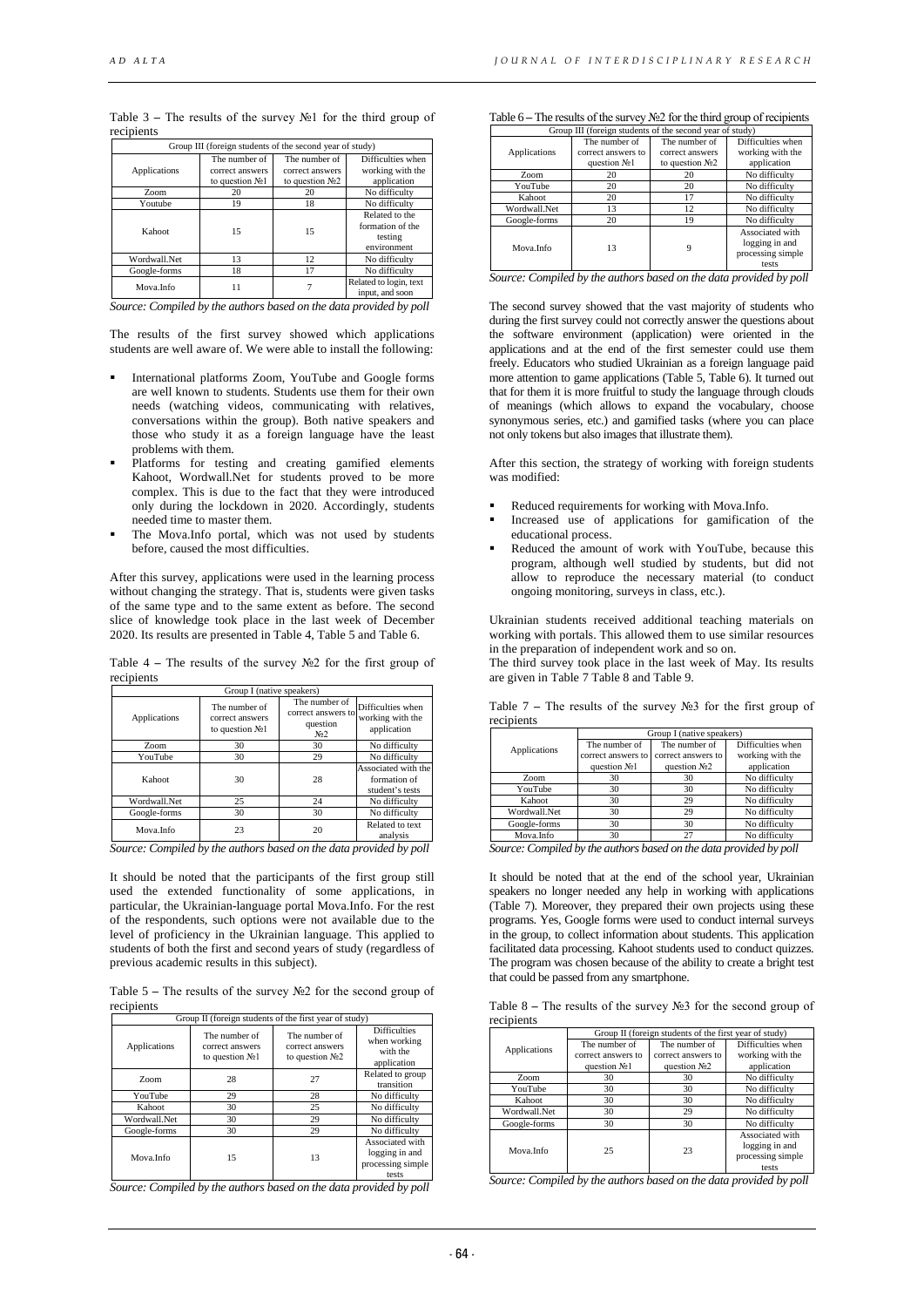In this group of respondents, the biggest problems were noted when working with applications that have a Ukrainian-language interface (Table 8). The rest of the applications on which the student can choose the interface language, at the end of the year of study does not cause problems.

The best results are observed in the next group. This is due to the higher level of proficiency in the Ukrainian language among students.

Table 9 **–** The results of the survey №3 for the third group of recipients

|              | Group III (foreign students of the second year of study) |                   |                   |  |  |  |
|--------------|----------------------------------------------------------|-------------------|-------------------|--|--|--|
| Applications | The number of                                            | The number of     | Difficulties when |  |  |  |
|              | correct answers                                          | correct answers   | working with the  |  |  |  |
|              | to question $N21$                                        | to question $N22$ | application       |  |  |  |
| Zoom         | 20                                                       | 20                | No difficulty     |  |  |  |
| YouTube      | 20                                                       | 20                | No difficulty     |  |  |  |
| Kahoot       | 20                                                       | 20                | No difficulty     |  |  |  |
| Wordwall.Net | 19                                                       | 19                | No difficulty     |  |  |  |
| Google-forms | 20                                                       | 20                | No difficulty     |  |  |  |
|              |                                                          |                   | Associated with   |  |  |  |
| Mova Info    | 15                                                       | 15                | logging in and    |  |  |  |
|              |                                                          |                   | processing        |  |  |  |
|              |                                                          |                   | simple tests      |  |  |  |

| Source: Compiled by the authors based on the data provided by poll |
|--------------------------------------------------------------------|
|--------------------------------------------------------------------|

Table 9 shows that in group III there are still some problems with the Mova.Info portal, although these students have no problems with other applications. The reason for this was the inconvenient interface of the program. However, it was not possible to replace it with a more successful one in this respect, as this portal has a wide vocabulary base and provides an opportunity to deeply study Ukrainian tokens and use dictionaries in English and other languages. It also has interesting game programs that students could not use completely due to the inconvenient interface.

Analysis of the results of three surveys showed:

- During the year, most students have fully mastered these resources. If at the beginning of the school year problems arose in all groups of recipients with different types of applications, then at the end of the selected period they are almost not fixed.
- The number of incorrect answers by individual categories at the beginning of the year was  $60\%$ , while at the end – no more than 25%.
- In the group of Ukrainian-speaking students, the number of incorrect answers decreased to 5%. At that time, in groups of students studying Ukrainian as a foreign language, this figure was 25%.

It was associated with a complex application interface. In cases where the application could be used with an English-language interface, the number of incorrect answers to it was also reduced to 5-10%.

There is a certain correlation between the ease of mastering the application and the personal interest of students (Figure 1). So, the game applications are mastered faster and more fully.



Figure 1 – Type of applications as used during the Ukrainian language course *(Source: Compiled by authors)*

It should be note that Figure 1 does not include YouTube, as it is often used by students for entertainment. They use it to watch movies, entertaining videos, etc. in their free time (which we have repeatedly noticed during breaks between classes).

The analysis of the survey results allowed us to come to the following conclusions about further work with online applications in teaching the Ukrainian language:

- Part of the materials from electronic textbooks should be replaced by gamified tasks.
- Students studying Ukrainian as a foreign language should be offered applications with the ability to connect an Englishlanguage interface.
- When a new application is introduced into the learning process, a survey should be conducted to find out whether students have understood its interface. If necessary, they should be provided with additional guidelines for working with it.

Students' interest in applications such as Kahoot has shown that gamified applications should be used more widely in student education. So, for the next semester it is already planned to replace some of the standard videos with game tasks. Their use will be accompanied by a survey of students in order to develop comprehensive guidelines for the use of game resources in the study of the Ukrainian language.

## **5 Discussion**

Our research has confirmed a number of hypotheses put forward by our colleagues. Thus, the fairly rapid development of applications by all students, regardless of their level of preparation, highlighted the position of Kessler (2018) that media tools in education are fruitful, although they are used very little, although they have great potential.

Our research has confirmed that the most convenient for students are those programs that students use in everyday life. Here you can agree with the statement of Arndt & Woore (2018) that you can rely on learning on video on YouTube and blogs. These resources are suitable for working with students of different levels of training. For the same reason, they were mastered by students rather than a linguistic program.

It has been found that programs like Kahoot are more suitable for use by the general public than more specialized applications. However, their use must be adapted to the needs of specific groups of students. The practice of further work with the Kahoot program by students native speakers of the Ukrainian language confirmed the hypothesis of Thekes (2021) and Scholz, Schulze (2017) that participants with the educational process like working with gamified applications. Involving them motivates people to learn a foreign language outside the classroom. The results of the work of the same group allowed us to confirm the hypothesis of Zarzycka-Piskorz (2017) that Kahoot and other similar programs encourage students to work together. At the same time, we should note that for such work, students must have a certain base. Thus, first-year students of Ukrainian as a foreign language did not join such teamwork because they did not have the necessary vocabulary.

It is worth noting that the use of online games in the learning process can reduce the level of anxiety in multilingual groups, which drew the attention of Thompson, Khawaja (2016). As a result, students work with applications like Kahoot more willingly and learn them faster (which can be seen in table 5 and table 6, as well as table 7 and table 8 where the dynamics of the level of mastering Kahoot is higher than in other applications). Khameis' (2021) statement that drawings and diagrams should be used in working with students is also confirmed. Working with them in the Wordwall.Net application was convenient for students of different levels of language acquisition.

We note that to teach the Ukrainian language to foreign students, it is advisable to use applications with the ability to add pictures,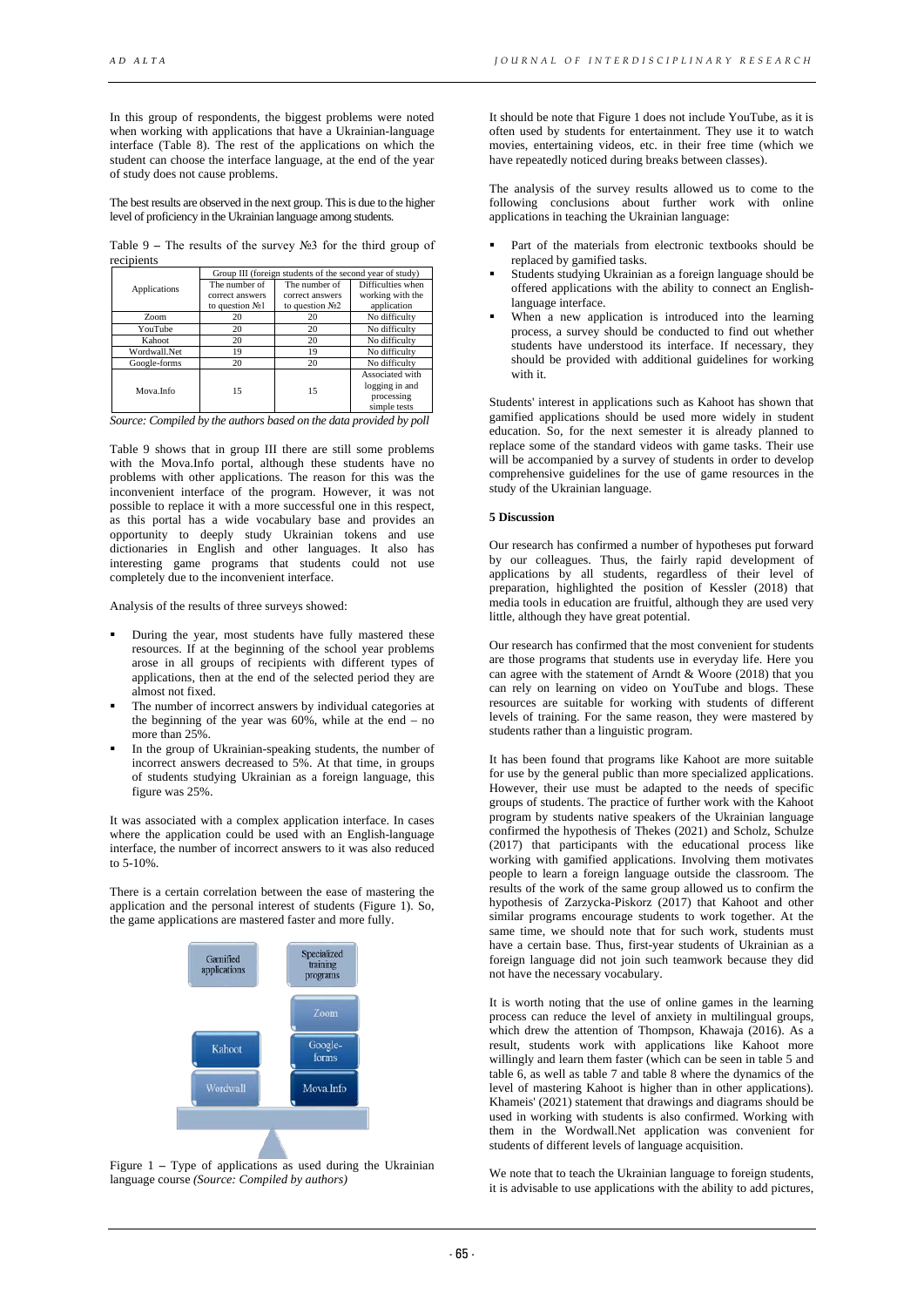maps, etc., as these elements are universal for different cultures. They allow to develop common standards for teaching the subject by speakers of different languages in multicultural groups, which, according to researchers, Ukraine lacks today (Palins'ka O., 2012). However, it should be borne in mind the study Thékes (2016) that such applications should be used when working in the classroom, because it is impossible to control work with them outside the classroom. It should be noted that the use of online games in learning reduces anxiety, which drew the attention of Thompson, Khawaja (2016). As a result, students work with applications like Kahoot more willingly and learn them faster (which can be seen in table 5 and 6, as well as table 7 and 8 where the dynamics of the level of mastering Kahoot is higher than in other applications). Khameis' (2021) statement that drawings and diagrams should be used in working with students is also confirmed. Working with them in the Wordwall.Net application was convenient for students of different levels of language acquisition.

## **6 Conclusions**

Teaching Ukrainian to native speakers, as well as students studying it as a foreign language, requires the use of various media. Thus, for the first category it is necessary to use clouds of meanings, specialized resources (Mova.Info) for the analysis of the lexical layer of texts, online dictionaries. As for those applications that allow you to gamify learning, they should be used minimally. They are suitable for consolidating the material, strengthening the student's sense of success during their studies, etc.

As for those students who study Ukrainian as a foreign language, it is advisable to use a different type of application. It is fruitful to involve programs that allow you to do exercises to match the token picture (Wordwall), charts, interactive games right and wrong. Other resources may seem too complex for them. It is not recommended for this group of students to use software with a purely Ukrainian interface. An exception can be made for thirdyear students and beyond, as they have the appropriate vocabulary. As for first- and second-year students, they can use such portals only if there are guidelines in English. The latter must fully reproduce the interface of such a portal with accurate translation into a foreign language.

As for shared resources, these include online testing services. However, for Ukrainian-speaking students it is necessary to form more complex test tasks with open questions, while for speakers of other languages we must use simpler tests. Closed tests are more fruitful for them.

The study of the peculiarities of the use of media in the study of the Ukrainian language cannot be limited to the list of programs we have named. After all, new applications appear every day and existing ones are upgraded. The prospect of further research is the analysis of the effectiveness of the introduction of gamification tools, new Zoom applications and similar programs in the educational process. Our research group also sees prospects in conducting further surveys at the beginning of the academic year, after the end of the first semester and after the completion of the entire course. Such a survey will be conducted among a larger number of students and will allow to analyze the effectiveness of the use of certain multimedia tools at different stages of learning language material.

## **Literature:**

1.Arndt, H. L., & Woore, R. (2018). Vocabulary learning from watching YouTube videos and reading blog posts. *Language Learning & Technology*, 22(3), 124-142.

2.Awan, A. M. & Sipra, A. M. (2018). CLIL: content based instructional approach to second language pedagogy. *Arab World English Journal (AWEJ),* 9 (1), 121-133. Available at: https://doi.org/10.24093/awej/vol9no1.9

3.Bokale P., (2020). How is language acquisition going? Theories about the process of learning foreign languages. *Orbis linguarum*. Vol 18, Is. 2. P. 7-13. Available at: http://ezikov svyat.com/im ages/stories/issue%2018.2\_2020/1.Bocale\_7\_13.pdf

4.Csapó, B., & Molnár, Gy. (2019). Online diagnostic assessment in support of personalized teaching and learning: The eDia System. *Frontiers in Psychology*, 1.15-22. Available at: DOI: [10.3389/fpsyg.2019.01522](https://doi.org/10.3389/fpsyg.2019.01522)

5.Deghenzadeh, H., Fardanesh, H., Hatami, J., Talaee, E., & Omid Noroozi (2019). Using gamification to support learning English as a second language: a systematic review. *Computer Assisted Language Learning*, 32(1), 33-65. Available at: <https://doi.org/10.1080/09588221.2019.1648298>

6.Hadaichuk N.M., Nykyporets S.S. (2020) Innovative technologies for teaching a foreign language for students of nonlinguistic universities. *Proceedings of the 8th International Scientific and Practical Conference «Science and practice: implementation to modern society*» #3 (39), Manchester, Great Britain. Peal Press Ltd., 2020. 1851 p. pp. 485-492. Avaliable at: https://www.interconf.top/documents/2020.12.26-28.pdf

7.Karami, A. (2019). Implementing audio-visual materials (videos), as an incidental vocabulary learning strategy, in second/foreign language learners' vocabulary development: A current review of the most recent research. *I-manager's Journal on English Language Teaching*, 9(2), 60-70. Available at: <https://doi.org/10.26634/jelt.9.2.15519>

8.Kessler, G. (2018). Technology and the future of language teaching. *Foreign Language Ann*als, 51(1), 205-218. Available at[: https://doi.org/10.1111/flan.12318](https://doi.org/10.1111/flan.12318)

9.Khameis M, (2021). *Using Creative Strategies to Promote Students' Speaking Skills*. [Online]. Available at: [https://www.academia.edu/6773480/07\\_Using\\_Creative\\_Strategi](https://www.academia.edu/6773480/07_Using_Creative_Strategies_to_Promote_Students_Speaking_Skills) es to Promote Students Speaking Skills

10. Kuzminska, N., Stavytska, I., Lukianenko, V., & Lygina, O., (2019). Аpplication of clil methodology in teaching economic disciplines at university. *Advanced Education*, *6*(11), 112–117. Available at: DOI: 10.20535/2410-8286.167150

11. Leshchenko, M., Lavrysh, Yu. & Halatsyn, K. (2018). The role of content and language integrated learning at Ukrainian and Polish educational systems: challenges and implication.<br>Advanced Education. 9. 17-25. Available at: *Advanced Education*, 9, 17-25. Available at: [https://doi.org/10.20535/2410- 8286.133409](https://doi.org/10.20535/2410-%208286.133409)

12. Marchenko N., Yuzkiv H., Ivanenko I., Khomova O., & Yanchytska K. (2021) Electronic Resources for Teaching Ukrainian as a Second Language*. International Journal of Higher Education.* Vol. 10, No. 3; P. 234-245.

13. Nykyporets, S. (2021). Application of smart-technologies in the modern educational process in the era of sars-cov-2 pandemic. *Scientia*. Avaliable at: https://ojs.ukrlogos.in.ua/ index.php/scientia/article/view/8251

14. Pal'chykova? O.O. (2016) Implementation of a crosscultural approach to teaching Ukrainian to foreign students: *thesis … for Candidat of Pedagogical Sciences* : 13.00.02 K. : Kyivs'kyj un-t im. B. Hrinchenka,. 20 p. Avalible at: <http://elibrary.krpd.edu.ua/handle/0564/401>

15. Palins'ka? O. (2012) Principles of optimization studies Ukrainian as a foreign language. *B'lharska ukraynystyka.* Broj 1. P. 104–115.

16. Perez, M., Peters, E., & Desmet, P. (2018). Vocabulary learning through viewing video: The effect of two enhancement techniques. *Computer Assisted Language Learning*, 31(1-2), 1-26. Available at: https://doi.org/10.1080/09588221.2017. 1375960

17. Peters, E., & Webb, S. (2018). Incidental vocabulary acquisition through viewing L2 television and factors that affect learning. *Studies in Second Language Acquisition*, 40(3), 551- 577. Available at: [https://doi.org/10.1017/S027226311 7000407](https://doi.org/10.1017/S027226311%207000407) 18. Rodgers, M. P. H. (2018). The images in television programs and the potential for learning unknown words: The relationship between on-screen imagery and vocabulary. *ITL-International Journal of Applied Linguistics*, 169, 192–213.

19. Scholz, K.W., Schulze, M. (2017). Digital-gaming trajectories and second language develolment. Language Learning & Technology, 21(1), 100-120. Available at: https://scholarspace.manoa.hawaii.edu/bitstream/10125/44597/1/ 21\_01\_scholzschulze.pdf

20. Siddharth? S., Sunakshi, M., & Avdesh, B. (2014). Comparative Analysis of E-learning and Distance Learning Techniques. *International Journal of Information &*